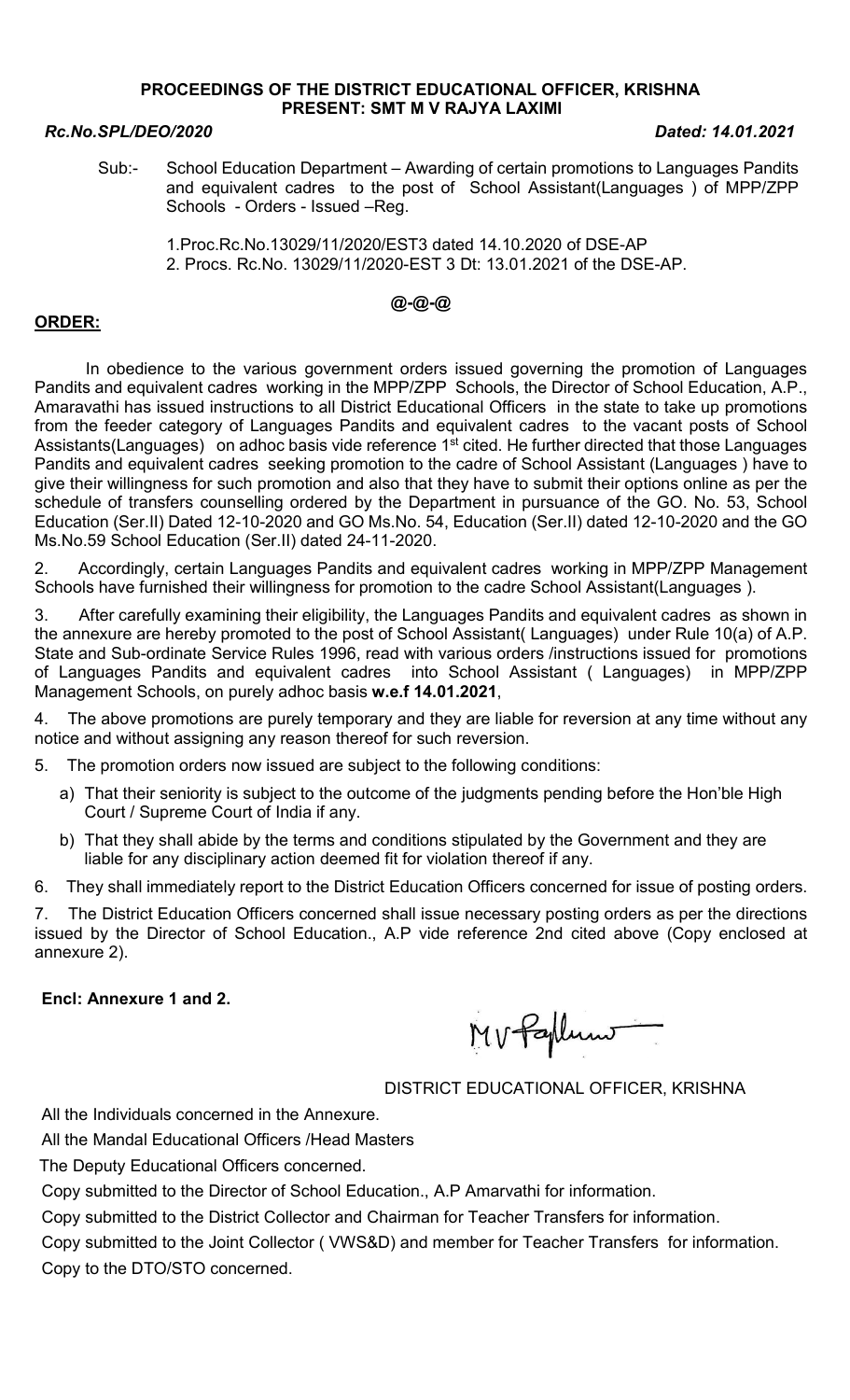### ANNEXURE -1

| S.N<br>O                | <b>EMPLOYEE DETAILS</b>                                                                                       | <b>WORKING SCHOOL</b>                                      | PROMOTED AS                                                | MANAGEMENT_N<br><b>AME</b> |
|-------------------------|---------------------------------------------------------------------------------------------------------------|------------------------------------------------------------|------------------------------------------------------------|----------------------------|
| 1                       | 519894-BALE SURYA<br>NARAYANA-SECONDARY<br><b>GRADE TEACHER-NO</b><br>SUBJECT-TELUGU                          | 28164801201-MPUPS<br>RAMAVARAM-KRISHNA                     | <b>SCHOOL</b><br>ASSISTANT(LANGUAGES)<br>-TELUGU-NO MEDIUM | <b>Local Bodies</b>        |
| $\overline{2}$          | 547495-DEVI LAKSHMI<br>NARAYANACHARYULU-<br><b>SECONDARY GRADE</b><br>TEACHER-NO SUBJECT-<br><b>TELUGU</b>    | 28163901001-MPPS<br>D.GUDEM-KRISHNA                        | <b>SCHOOL</b><br>ASSISTANT(LANGUAGES)<br>-HINDI-NO MEDIUM  | <b>Local Bodies</b>        |
| 3                       | 547347-PRATHIPATI UDAYA<br>LAKSHMI-SECONDARY<br><b>GRADE TEACHER-NO</b><br>SUBJECT-TELUGU                     | 28162800801-MPPS<br>KALAVAPAMULA-<br><b>KRISHNA</b>        | <b>SCHOOL</b><br>ASSISTANT(LANGUAGES)<br>-TELUGU-NO MEDIUM | <b>Local Bodies</b>        |
| $\overline{\mathbf{4}}$ | 523146-GOTTIPATI TARA<br>KANAKA NAGAMANI-<br><b>SECONDARY GRADE</b><br>TEACHER-NO SUBJECT-<br><b>TELUGU</b>   | 28162201202-MPUPS<br>NUGONDAPALLE-<br><b>KRISHNA</b>       | <b>SCHOOL</b><br>ASSISTANT(LANGUAGES)<br>-HINDI-NO MEDIUM  | <b>Local Bodies</b>        |
| 5                       | 510358-. AFZALINNISA-<br><b>SECONDARY GRADE</b><br>TEACHER-NO SUBJECT-<br><b>URDU</b>                         | 28164490606-MPPS<br>(URDU-MIXED) 15WARD-<br><b>KRISHNA</b> | <b>SCHOOL</b><br>ASSISTANT(LANGUAGES)<br>-HINDI-NO MEDIUM  | <b>Local Bodies</b>        |
| 6                       | 523076-PRATTIPATI KUMARI-<br><b>SECONDARY GRADE</b><br>TEACHER-NO SUBJECT-<br><b>TELUGU</b>                   | 28160600505-MPPS<br>KANCHIKACHERLA(ABC)<br>-KRISHNA        | <b>SCHOOL</b><br>ASSISTANT(LANGUAGES)<br>-TELUGU-NO MEDIUM | <b>Local Bodies</b>        |
| $\overline{7}$          | 525120-BHUKYA SANKAR-<br>LANGUAGE PANDIT-HINDI-NO<br><b>MEDIUM</b>                                            | 28160301304-ZPHS<br>SANAGAPADU-KRISHNA                     | <b>SCHOOL</b><br>ASSISTANT(LANGUAGES)<br>-HINDI-NO MEDIUM  | <b>Local Bodies</b>        |
| 8                       | 504431-PONNURU RAVI VARA<br>PRASAD-SECONDARY<br><b>GRADE TEACHER-NO</b><br>SUBJECT-TELUGU                     | 28164402307-MPPS<br>NANDAMURU-KRISHNA                      | <b>SCHOOL</b><br>ASSISTANT(LANGUAGES)<br>-TELUGU-NO MEDIUM | <b>Local Bodies</b>        |
| $\boldsymbol{9}$        | 547744-CHINTALA<br><b>VENKATESWARA RAO-</b><br><b>SECONDARY GRADE</b><br>TEACHER-NO SUBJECT-<br><b>TELUGU</b> | 28162702001-MPUPS<br><b>VEMPADU-KRISHNA</b>                | <b>SCHOOL</b><br>ASSISTANT(LANGUAGES)<br>-TELUGU-NO MEDIUM | <b>Local Bodies</b>        |
| 10 <sup>°</sup>         | 547545-KARAMTULLA KHAN-<br><b>SECONDARY GRADE</b><br>TEACHER-NO SUBJECT-<br><b>TELUGU</b>                     | 28161901002-MPPS<br>PENAMAKURU(NHW)-<br><b>KRISHNA</b>     | <b>SCHOOL</b><br>ASSISTANT(LANGUAGES)<br>-HINDI-NO MEDIUM  | <b>Local Bodies</b>        |
| 11                      | 512385-PERLI DASU-<br><b>SECONDARY GRADE</b><br><b>TEACHER-NO SUBJECT-</b><br><b>TELUGU</b>                   | 28162101705-MPPS<br>KESARAPALLI-KRISHNA                    | <b>SCHOOL</b><br>ASSISTANT(LANGUAGES)<br>-TELUGU-NO MEDIUM | <b>Local Bodies</b>        |
| 12                      | 514844-ABDUL HAKEEM-<br><b>SECONDARY GRADE</b><br>TEACHER-NO SUBJECT-<br><b>URDU</b>                          | 28161200906-MPPS<br>JINKALAPALEM URDU-<br><b>KRISHNA</b>   | <b>SCHOOL</b><br>ASSISTANT(LANGUAGES)<br>-HINDI-NO MEDIUM  | <b>Local Bodies</b>        |
| 13                      | 527317-NANDURU<br>SEETADEVI-SECONDARY<br><b>GRADE TEACHER-NO</b><br>SUBJECT-TELUGU                            | 28162501303-MPPS<br>PEDAPATIVARIGUDEM<br>(HW)-KRISHNA      | <b>SCHOOL</b><br>ASSISTANT(LANGUAGES)<br>-TELUGU-NO MEDIUM | <b>Local Bodies</b>        |
| 14                      | 555570-GOLLA MADHAVI-<br><b>CRAFT TEACHER-NO</b><br>SUBJECT-TELUGU                                            | 28160900905-ZPHS<br>G.KONDURU-KRISHNA                      | <b>SCHOOL</b><br>ASSISTANT(LANGUAGES)<br>-HINDI-NO MEDIUM  | <b>Local Bodies</b>        |
| 15                      | 514947-PISUPATI USHA SRI-<br><b>SECONDARY GRADE</b><br>TEACHER-NO SUBJECT-<br><b>TELUGU</b>                   | 28164401001-MPPS<br>MCUHILLIGUNTA-<br><b>KRISHNA</b>       | <b>SCHOOL</b><br>ASSISTANT(LANGUAGES)<br>-TELUGU-NO MEDIUM | <b>Local Bodies</b>        |
| 16                      | 556012-VELLALA SAI SUDHA-<br>LANGUAGE PANDIT-HINDI-NO<br><b>MEDIUM</b>                                        | 28162201002-MPUPS<br>CHOPPARAMETLA-<br><b>KRISHNA</b>      | <b>SCHOOL</b><br>ASSISTANT(LANGUAGES)<br>-HINDI-NO MEDIUM  | <b>Local Bodies</b>        |
| 17                      | 555343-PONNURI SA BHANU<br>PRAKASH-SECONDARY<br><b>GRADE TEACHER-NO</b><br>SUBJECT-TELUGU                     | 28164602002-MPUPS<br>SINGARAYAPALEM-<br><b>KRISHNA</b>     | <b>SCHOOL</b><br>ASSISTANT(LANGUAGES)<br>-HINDI-NO MEDIUM  | <b>Local Bodies</b>        |
| 18                      | 517165-TUMATI SEETA RAMI<br>REDDY-SECONDARY GRADE<br>TEACHER-NO SUBJECT-<br><b>TELUGU</b>                     | 28160300206-MPPS (M)<br>PENUGANCHIPROLU-<br><b>KRISHNA</b> | <b>SCHOOL</b><br>ASSISTANT(LANGUAGES)<br>-TELUGU-NO MEDIUM | <b>Local Bodies</b>        |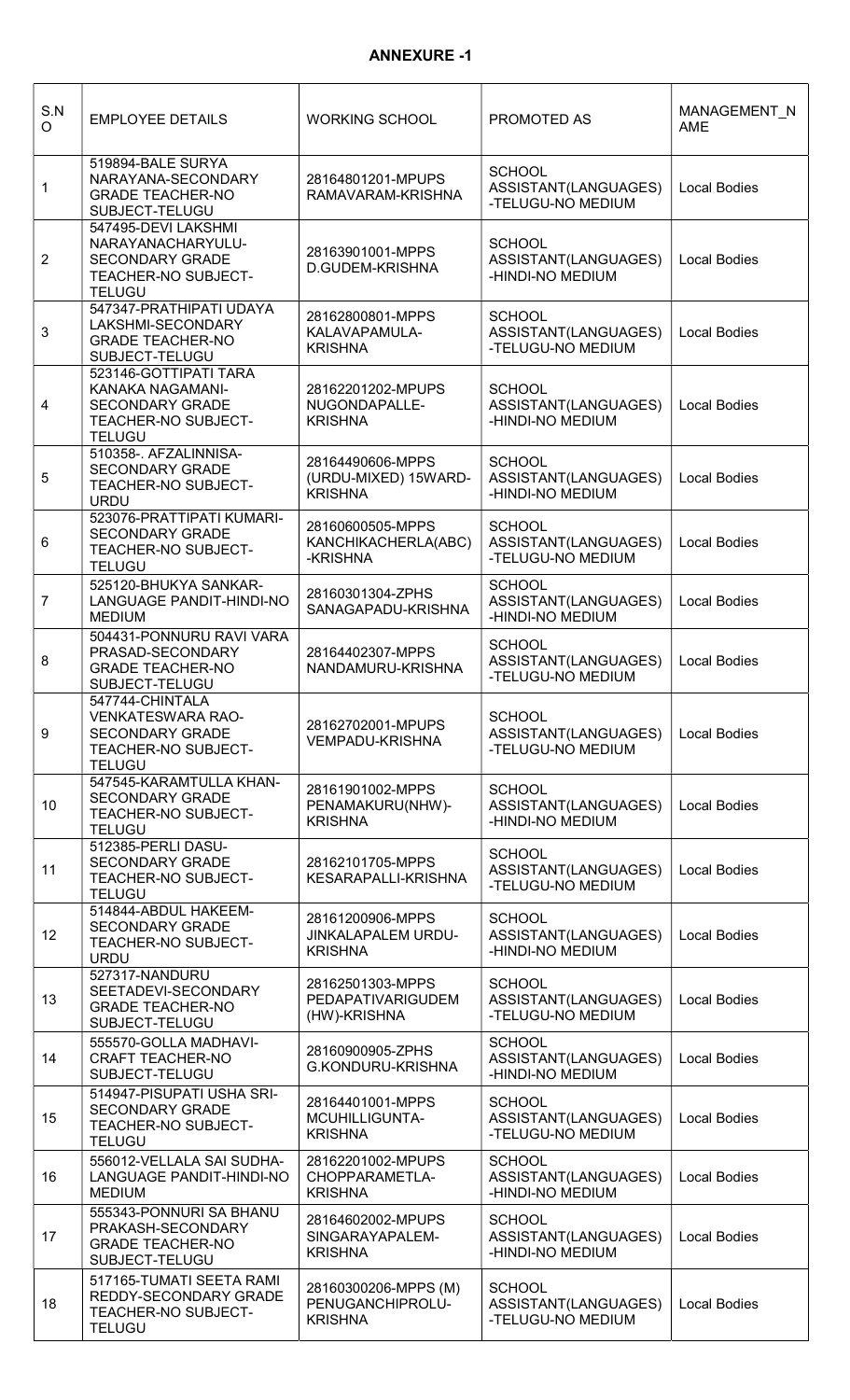| 19 | 510440-POLAGANI SRINIVASA<br>RAO-SECONDARY GRADE<br>TEACHER-NO SUBJECT-<br><b>TELUGU</b>           | 28164500801-MPUPS<br>CHINATUMMIDI-<br><b>KRISHNA</b>           | <b>SCHOOL</b><br>ASSISTANT(LANGUAGES)<br>-TELUGU-NO MEDIUM | <b>Local Bodies</b> |
|----|----------------------------------------------------------------------------------------------------|----------------------------------------------------------------|------------------------------------------------------------|---------------------|
| 20 | 555431-JAMMULA RENUKA-<br><b>CRAFT TEACHER-NO</b><br>SUBJECT-TELUGU                                | 28160600511-ZPHS<br>KANCHIKACHERLA-<br><b>KRISHNA</b>          | <b>SCHOOL</b><br>ASSISTANT(LANGUAGES)<br>-HINDI-NO MEDIUM  | <b>Local Bodies</b> |
| 21 | 510442-GANGULA<br>SATYANARAYANA-<br><b>SECONDARY GRADE</b><br>TEACHER-NO SUBJECT-<br><b>TELUGU</b> | 28164500904-MPUPS<br>SATULURU-KRISHNA                          | <b>SCHOOL</b><br>ASSISTANT(LANGUAGES)<br>-TELUGU-NO MEDIUM | <b>Local Bodies</b> |
| 22 | 556011-gudimella<br>SRILAKSHMI-SECONDARY<br><b>GRADE TEACHER-NO</b><br>SUBJECT-TELUGU              | 28162201802-MPUPS<br>KANASANAPALLE-<br><b>KRISHNA</b>          | <b>SCHOOL</b><br>ASSISTANT(LANGUAGES)<br>-HINDI-NO MEDIUM  | <b>Local Bodies</b> |
| 23 | 555337-VEKANURU NAGA<br>RAJU-CRAFT TEACHER-NO<br>SUBJECT-TELUGU                                    | 28163000611-ZPHS<br>NIDUMOLU-KRISHNA                           | <b>SCHOOL</b><br>ASSISTANT(LANGUAGES)<br>-HINDI-NO MEDIUM  | <b>Local Bodies</b> |
| 24 | 519738-NALLAGULLA N<br>NANCHARAIAH-SECONDARY<br><b>GRADE TEACHER-NO</b><br>SUBJECT-TELUGU          | 28164301704-MPPS<br>KOWTHARAM HW-<br><b>KRISHNA</b>            | <b>SCHOOL</b><br>ASSISTANT(LANGUAGES)<br>-TELUGU-NO MEDIUM | <b>Local Bodies</b> |
| 25 | 510543-THOTA GEETHA-<br><b>SECONDARY GRADE</b><br>TEACHER-NO SUBJECT-<br><b>TELUGU</b>             | 28162301301-MPPS<br>POTHUREDDIPALLE GG-<br><b>KRISHNA</b>      | <b>SCHOOL</b><br>ASSISTANT(LANGUAGES)<br>-TELUGU-NO MEDIUM | <b>Local Bodies</b> |
| 26 | 555512-BATCHU V V N RAJINI<br>PRIYA-LANGUAGE PANDIT-<br>HINDI-NO MEDIUM                            | 28164200302-MPUPS<br>VALIVARTHIPADU ®-<br><b>KRISHNA</b>       | <b>SCHOOL</b><br>ASSISTANT(LANGUAGES)<br>-HINDI-NO MEDIUM  | <b>Local Bodies</b> |
| 27 | 510487-BANDI HEMAKUMAR-<br><b>SECONDARY GRADE</b><br>TEACHER-NO SUBJECT-<br><b>TELUGU</b>          | 28165001504-MPPS<br>YETIPOWERCPET-<br><b>KRISHNA</b>           | <b>SCHOOL</b><br>ASSISTANT(LANGUAGES)<br>-TELUGU-NO MEDIUM | <b>Local Bodies</b> |
| 28 | 556112-MANDARAPU<br>JNANESWARI-LANGUAGE<br>PANDIT-HINDI-NO MEDIUM                                  | 28164202801-MPUPS<br>RAMANAPUDI-KRISHNA                        | <b>SCHOOL</b><br>ASSISTANT(LANGUAGES)<br>-HINDI-NO MEDIUM  | <b>Local Bodies</b> |
| 29 | 555834-KUPPARA K NIRMALA-<br><b>SCHOOL</b><br>ASSISTANT(LANGUAGES)-<br>HINDI-NO MEDIUM             | 28163701905-MPUPS SN<br>GOLLAPALEM-KRISHNA                     | <b>SCHOOL</b><br>ASSISTANT(LANGUAGES)<br>-HINDI-NO MEDIUM  | <b>Local Bodies</b> |
| 30 | 511987-INTURI<br>GOVARDHANARAO-<br><b>SECONDARY GRADE</b><br>TEACHER-NO SUBJECT-<br><b>TELUGU</b>  | 28162602502-MPPS<br>ARUGOLANU(3RD<br><b>WARD)-KRISHNA</b>      | <b>SCHOOL</b><br>ASSISTANT(LANGUAGES)<br>-TELUGU-NO MEDIUM | <b>Local Bodies</b> |
| 31 | 512887-KUmBHA K.KRISHNA<br>RAO-SECONDARY GRADE<br>TEACHER-NO SUBJECT-<br><b>TELUGU</b>             | 28161200602-MPUPS<br><b>GULLAPUDI-KRISHNA</b>                  | <b>SCHOOL</b><br>ASSISTANT(LANGUAGES)<br>-TELUGU-NO MEDIUM | <b>Local Bodies</b> |
| 32 | 555611-KANCHERLA SIVA<br>SANTHI-LANGUAGE PANDIT-<br><b>HINDI-NO MEDIUM</b>                         | 28162600201-MPUPS<br>BILLANAPALLE-KRISHNA                      | <b>SCHOOL</b><br>ASSISTANT(LANGUAGES)<br>-HINDI-NO MEDIUM  | <b>Local Bodies</b> |
| 33 | 555342-TALASILA MURALI<br>KRISHNA-CRAFT TEACHER-<br>NO SUBJECT-TELUGU                              | 28163702204-ZPHS<br>CHINNAPURAM-<br><b>KRISHNA</b>             | <b>SCHOOL</b><br>ASSISTANT(LANGUAGES)<br>-TELUGU-NO MEDIUM | <b>Local Bodies</b> |
| 34 | 555730-YERROJU BHAVANI-<br>LANGUAGE PANDIT-HINDI-NO<br><b>MEDIUM</b>                               | 28160901302-MPUPS<br>KUNTAMUKKALA-<br><b>KRISHNA</b>           | <b>SCHOOL</b><br>ASSISTANT(LANGUAGES)<br>-HINDI-NO MEDIUM  | <b>Local Bodies</b> |
| 35 | 555426-BADISA VARALAXMI-<br><b>CRAFT TEACHER-NO</b><br>SUBJECT-TELUGU                              | 28164500110-ZPHS<br>PEDATUMMIDI (SKKM)-<br><b>KRISHNA</b>      | <b>SCHOOL</b><br>ASSISTANT(LANGUAGES)<br>-TELUGU-NO MEDIUM | <b>Local Bodies</b> |
| 36 | 556313-MENDEM UMA-<br><b>SECONDARY GRADE</b><br><b>TEACHER-NO SUBJECT-</b><br><b>TELUGU</b>        | 28163702402-MPUPS<br><b>BHOGIREDDIPALLE-</b><br><b>KRISHNA</b> | <b>SCHOOL</b><br>ASSISTANT(LANGUAGES)<br>-HINDI-NO MEDIUM  | <b>Local Bodies</b> |
| 37 | 556280-INAPUDI PRABHA-<br><b>SECONDARY GRADE</b><br>TEACHER-NO SUBJECT-<br><b>TELUGU</b>           | 28164801803-MPUPS<br>GOPAVARAM-KRISHNA                         | <b>SCHOOL</b><br>ASSISTANT(LANGUAGES)<br>-HINDI-NO MEDIUM  | <b>Local Bodies</b> |
| 38 | 555442-AKUNURU<br>VEERANJANEYULU-<br>LANGUAGE PANDIT-TELUGU-<br><b>NO MEDIUM</b>                   | 28163400702-MPUPS<br>PATHAEDLANKA-<br><b>KRISHNA</b>           | <b>SCHOOL</b><br>ASSISTANT(LANGUAGES)<br>-TELUGU-NO MEDIUM | <b>Local Bodies</b> |
| 39 | 556321-SWARNA VANI<br>MADHAVI-LANGUAGE<br>PANDIT-HINDI-NO MEDIUM                                   | 28163500508-MPUPS<br>REMALAVARIPALEM-<br><b>KRISHNA</b>        | <b>SCHOOL</b><br>ASSISTANT(LANGUAGES)<br>-HINDI-NO MEDIUM  | <b>Local Bodies</b> |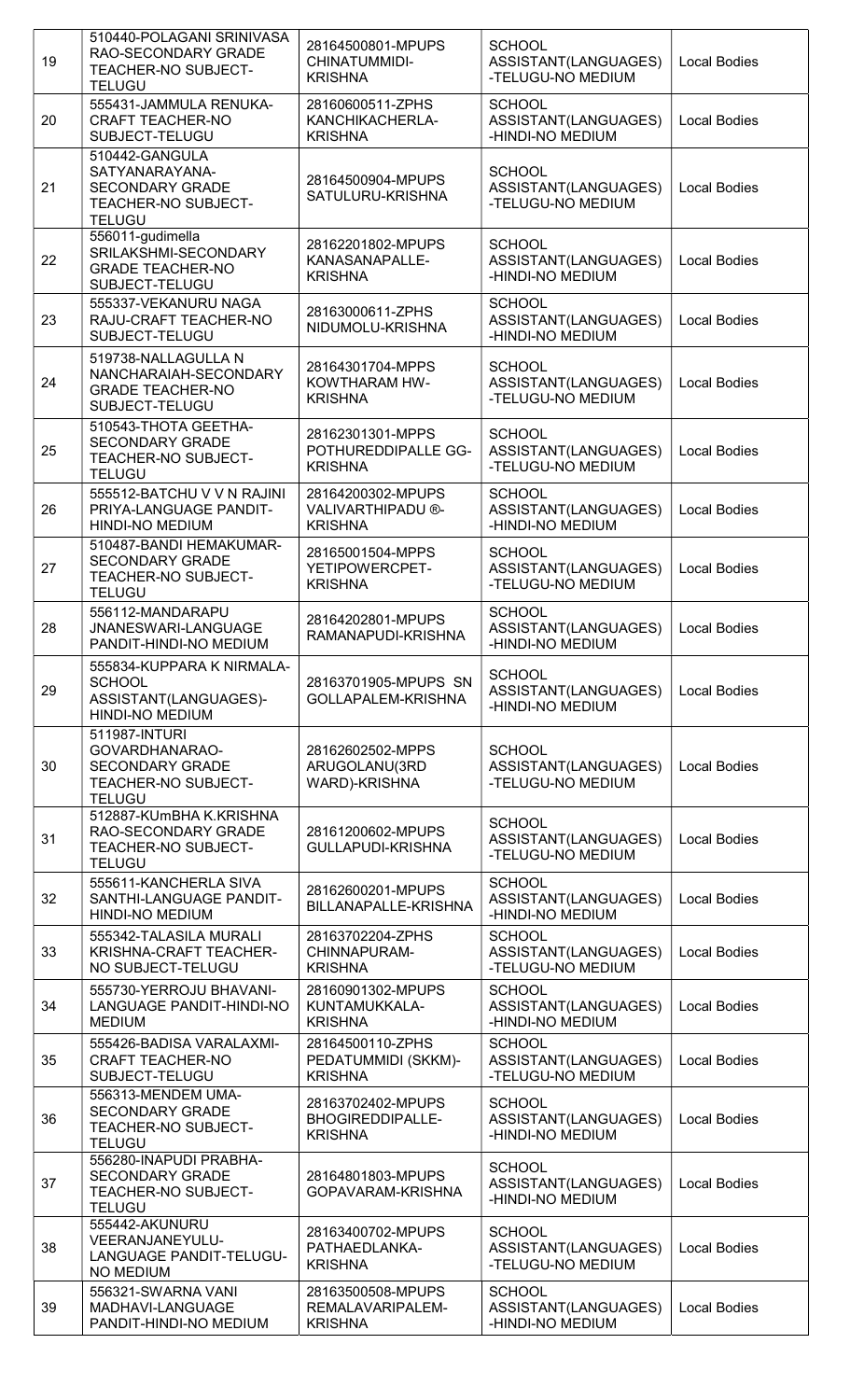| 40 | 555409-<br>BHEEMIREDDY.PADMA-<br>LANGUAGE PANDIT-TELUGU-<br><b>NO MEDIUM</b>                           | 28161301004-ZPHS<br>MUSTIKUNTLA-KRISHNA                 | <b>SCHOOL</b><br>ASSISTANT(LANGUAGES)<br>-TELUGU-NO MEDIUM | <b>Local Bodies</b> |
|----|--------------------------------------------------------------------------------------------------------|---------------------------------------------------------|------------------------------------------------------------|---------------------|
| 41 | 555433-A.KHAJAVALI-<br>LANGUAGE PANDIT-TELUGU-<br><b>NO MEDIUM</b>                                     | 28162102010-<br>ZPHS(BOYS)<br>GANNAVARAM-KRISHNA        | <b>SCHOOL</b><br>ASSISTANT(LANGUAGES)<br>-TELUGU-NO MEDIUM | <b>Local Bodies</b> |
| 42 | 556423-BAVIREDDY B<br>KATYAYANI-CRAFT<br>TEACHER-NO SUBJECT-<br><b>TELUGU</b>                          | 28164800807-ZPHS<br>KOLLETIKOTA-KRISHNA                 | <b>SCHOOL</b><br>ASSISTANT(LANGUAGES)<br>-HINDI-NO MEDIUM  | <b>Local Bodies</b> |
| 43 | 555890-VISSAMSETTI<br>RAMANJANEYULU-<br><b>SECONDARY GRADE</b><br>TEACHER-NO SUBJECT-<br><b>TELUGU</b> | 28163600202-MPPS<br>V.KOTHAPALEM HW-<br><b>KRISHNA</b>  | <b>SCHOOL</b><br>ASSISTANT(LANGUAGES)<br>-HINDI-NO MEDIUM  | <b>Local Bodies</b> |
| 44 | 556123-MADDALA SHARMILA-<br><b>SECONDARY GRADE</b><br>TEACHER-NO SUBJECT-<br><b>TELUGU</b>             | 28163701501-MPUPS<br>GOPUVANIPALEM-<br><b>KRISHNA</b>   | <b>SCHOOL</b><br>ASSISTANT(LANGUAGES)<br>-TELUGU-NO MEDIUM | <b>Local Bodies</b> |
| 45 | 555581-SHAIK HUSSEN<br>SAHEB-SECONDARY GRADE<br>TEACHER-NO SUBJECT-<br><b>TELUGU</b>                   | 28160200305-MPPS<br>VATSAVAI (MAIN)-<br><b>KRISHNA</b>  | <b>SCHOOL</b><br>ASSISTANT(LANGUAGES)<br>-HINDI-NO MEDIUM  | <b>Local Bodies</b> |
| 46 | 555732-SERU NAGARJUNA-<br><b>CRAFT TEACHER-NO</b><br>SUBJECT-TELUGU                                    | 28162000704-ZPHS<br>EDUPUGALLU-KRISHNA                  | <b>SCHOOL</b><br>ASSISTANT(LANGUAGES)<br>-TELUGU-NO MEDIUM | <b>Local Bodies</b> |
| 47 | 557393-ADDEPALLI RAMA<br>RAJU-SECONDARY GRADE<br>TEACHER-NO SUBJECT-<br><b>TELUGU</b>                  | 28163701901-MPPS BV<br><b>THOTA-KRISHNA</b>             | <b>SCHOOL</b><br>ASSISTANT(LANGUAGES)<br>-HINDI-NO MEDIUM  | <b>Local Bodies</b> |
| 48 | 555572-L.RATNA KUMAR-<br>LANGUAGE PANDIT-TELUGU-<br><b>NO MEDIUM</b>                                   | 28162101407-ZPHS<br>VEDURUPAVULURU-<br><b>KRISHNA</b>   | <b>SCHOOL</b><br>ASSISTANT(LANGUAGES)<br>-TELUGU-NO MEDIUM | <b>Local Bodies</b> |
| 49 | 2126131-MANDARI LEELA<br>KUMARI-SECONDARY GRADE<br>TEACHER-NO SUBJECT-<br><b>TELUGU</b>                | 28164800605-MPUPS<br>PALLEVADA-KRISHNA                  | <b>SCHOOL</b><br>ASSISTANT(LANGUAGES)<br>-HINDI-NO MEDIUM  | <b>Local Bodies</b> |
| 50 | 555560-KATRA K<br>SRILAKSHMI-CRAFT<br>TEACHER-NO SUBJECT-<br><b>TELUGU</b>                             | 28160801003-ZPHS<br>MULAPADU-KRISHNA                    | <b>SCHOOL</b><br>ASSISTANT(LANGUAGES)<br>-TELUGU-NO MEDIUM | <b>Local Bodies</b> |
| 51 | 558399-KANCHERLA BALAJI-<br>LANGUAGE PANDIT-HINDI-NO<br><b>MEDIUM</b>                                  | 28163500804-MPUPS<br>GANAPESWARAM-<br><b>KRISHNA</b>    | <b>SCHOOL</b><br>ASSISTANT(LANGUAGES)<br>-HINDI-NO MEDIUM  | <b>Local Bodies</b> |
| 52 | 555430-K.HEMA SIREESHA-<br>LANGUAGE PANDIT-TELUGU-<br><b>NO MEDIUM</b>                                 | 28162102011-<br>ZPHS(GIRLS)<br>GANNAVARAM-KRISHNA       | <b>SCHOOL</b><br>ASSISTANT(LANGUAGES)<br>-TELUGU-NO MEDIUM | <b>Local Bodies</b> |
| 53 | 348188-VAKA V S V HARI<br>KUMARI-LANGUAGE PANDIT-<br>HINDI-NO MEDIUM                                   | 28160901902-MPUPS<br>PINAPAKA-KRISHNA                   | <b>SCHOOL</b><br>ASSISTANT(LANGUAGES)<br>-HINDI-NO MEDIUM  | <b>Local Bodies</b> |
| 54 | 555571-CHALLAPALLI<br>LAKSHMANA RAO-CRAFT<br>TEACHER-NO SUBJECT-<br><b>TELUGU</b>                      | 28162302406-ZPHS<br>PALLERLAMUDI-<br><b>KRISHNA</b>     | <b>SCHOOL</b><br>ASSISTANT(LANGUAGES)<br>-TELUGU-NO MEDIUM | <b>Local Bodies</b> |
| 55 | 555443-D.NAGUL MEERA-<br>LANGUAGE PANDIT-TELUGU-<br><b>NO MEDIUM</b>                                   | 28161201710-ZPHS<br>GAMPALAGUDEM-<br><b>KRISHNA</b>     | <b>SCHOOL</b><br>ASSISTANT(LANGUAGES)<br>-TELUGU-NO MEDIUM | <b>Local Bodies</b> |
| 56 | 323509-BOYINA<br>DHANALAKSHMI-CRAFT<br>TEACHER-NO SUBJECT-<br><b>TELUGU</b>                            | 28160190221-G V J Z P H<br>SL20TH WARD-KRISHNA          | <b>SCHOOL</b><br>ASSISTANT(LANGUAGES)<br>-HINDI-NO MEDIUM  | <b>Local Bodies</b> |
| 57 | 555515-PEDAPUDI<br>SUMALATHA-SECONDARY<br><b>GRADE TEACHER-NO</b><br>SUBJECT-TELUGU                    | 28162102101-MPUPS<br>CHINAAVUTUPALLI-<br><b>KRISHNA</b> | <b>SCHOOL</b><br>ASSISTANT(LANGUAGES)<br>-TELUGU-NO MEDIUM | <b>Local Bodies</b> |
| 58 | 1116990-BANDI APARNA-<br>LANGUAGE PANDIT-HINDI-NO<br><b>MEDIUM</b>                                     | 28160501901-MPUPS<br>PUNNAVALLI-KRISHNA                 | <b>SCHOOL</b><br>ASSISTANT(LANGUAGES)<br>-HINDI-NO MEDIUM  | <b>Local Bodies</b> |
| 59 | 555429-ANISETTI JHANSI<br>RANI-CRAFT TEACHER-NO<br>SUBJECT-TELUGU                                      | 28164501304-ZPHS<br>ARTHAMURU-KRISHNA                   | <b>SCHOOL</b><br>ASSISTANT(LANGUAGES)<br>-TELUGU-NO MEDIUM | <b>Local Bodies</b> |
| 60 | 376298-ERSHAD BEGUM-<br>LANGUAGE PANDIT-HINDI-NO<br><b>MEDIUM</b>                                      | 28160600203-ZPHS<br>GANDEPALLE-KRISHNA                  | <b>SCHOOL</b><br>ASSISTANT(LANGUAGES)<br>-HINDI-NO MEDIUM  | <b>Local Bodies</b> |